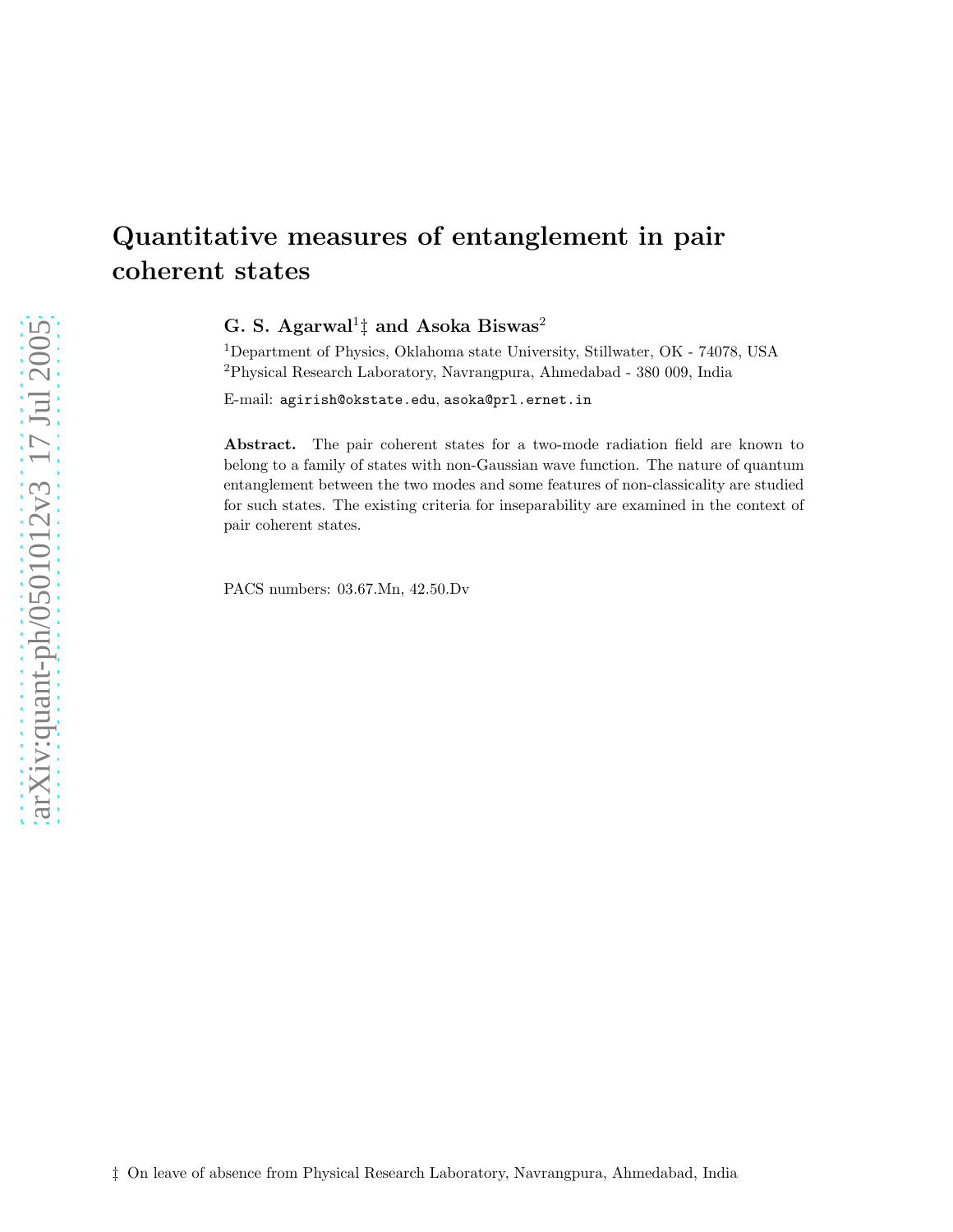# 1. Introduction

Entanglement in continuous variables has been of great interest since the celebrated paper of Einstein, Podolsky and Rosen (EPR) [\[1\]](#page-9-0) who constructed a two-particle state which was strongly entangled both in position and momentum spaces. The EPR state has been the subject of many discussions on the nonlocality of quantum mechanics. It turns out that the EPR state can be physically realized in a high gain parametric amplifier. This opened up the possibility of a variety of new experiments  $[2, 3, 4, 5]$  $[2, 3, 4, 5]$  $[2, 3, 4, 5]$  $[2, 3, 4, 5]$  using entanglement in continuous variables. The Wigner function for such states is Gaussian in position and momentum variables [\[6\]](#page-9-5). The Gaussian states are very special in the sense that the information on the higher order correlations can be extracted from second order correlations. The criteria for entanglement these states has been formulated in terms of second order correlations between position and momentum variables [\[7,](#page-9-6) [8\]](#page-9-7). Mancini et al. [\[9\]](#page-9-8) derived an equivalent set of criteria. A great advantage of these inequalities is that the transpose criteria has been translated into something which is directly measurable. In this paper we focus our attention on the entangled character of a family of non-Gaussian states, viz., the pair coherent states. These states are entangled since the expression for pair coherent states is already in Schmidt form. We examine its entanglement character in terms of the Peres-Horodecki criteria. We calculate explicitly the eigenvalues of the partial transpose of the density matrix and show that some of these are negative. We also present results on the correlation entropy and linear entropy.

To setup an experiment to quantitatively measure entanglement, one can think of quasi-probability distribution functions, viz. the Glauber-Sudarshan P-function, Q-function, and the Wigner function. We study the relationship between the nonclassicality the P-function of the state and entanglement. It is known that if P-function of the state is well-behaved, then the state is separable. We study the P-function for the pair coherent state to show the entangled nature of the state. we also check the entanglement in pair coherent state using the inequalities for second order moments.

The organization of this paper is as follows. In Sec. II, we introduce the family of bipartite non-Gaussian states of radiation field. We describe their properties briefly. In Sec. III, we investigate the inseparability of the pair coherent states in light of Peres-Horodecki criterion and von Neumann entropies. Later we discuss the relation between entanglement and non-classicality of P-function. Finally we study the existing separability inequality to detect entanglement in the pair coherent state.

## 2. Pair coherent state: An entangled non-Gaussian state

The simplest examples of non-Gaussian states of the field are, say, the single photon states. Other examples could be states generated by excitations on a Gaussian state [\[10,](#page-10-0) [11\]](#page-10-1). The state which has been extensively studied for its nonclassical properties and violation of Bell inequalities [\[12,](#page-10-2) [13\]](#page-10-3) is the pair coherent state [\[14\]](#page-10-4). A pair coherent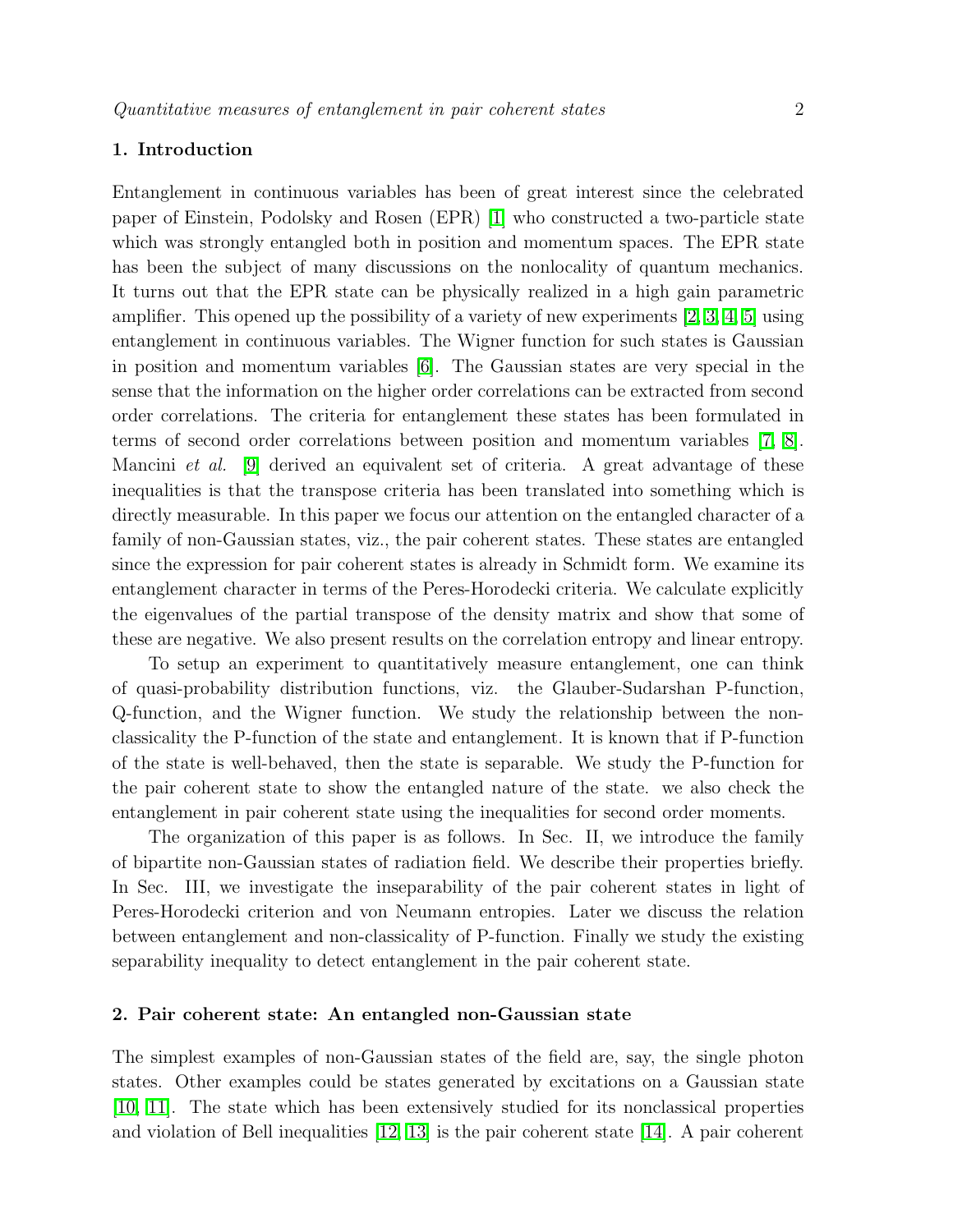

**Figure 1.** Contour plot of the quadrature distribution  $P(x_a, x_b)$  for the pair coherent state for  $\zeta = -1$ .

<span id="page-2-1"></span>state  $|\zeta, q\rangle$  is the state of a two-mode radiation field [\[14\]](#page-10-4) with the following properties:

$$
ab|\zeta, q\rangle = \zeta|\zeta, q\rangle ,\qquad (1a)
$$

$$
(a^{\dagger}a - b^{\dagger}b)|\zeta, q\rangle = q|\zeta, q\rangle , \qquad (1b)
$$

<span id="page-2-2"></span>where a and b are the annihilation operators associated with two modes,  $\zeta$  is a complex number, and q is the degeneracy parameter. The pair coherent state for  $q = 0$ (corresponding to equal photon number in both the modes) is given by

$$
|\zeta,0\rangle = N_0 \sum_{n=0}^{\infty} \frac{\zeta^n}{n!} |n,n\rangle , \qquad (2)
$$

<span id="page-2-0"></span>where  $N_0 = 1/\sqrt{I_0(2|\zeta|)}$  and  $I_0(2|\zeta|)$  is the modified Bessel function of order zero. The coordinate space wave function is given by

$$
\langle x_a, x_b | \zeta, 0 \rangle = N_0 \sum_{n=0}^{\infty} \frac{\zeta^n}{n!} \langle x_a | n \rangle \langle x_b | n \rangle
$$
  
=  $N_0 \sum_{n=0}^{\infty} \frac{\zeta^n}{n!} \frac{1}{\sqrt{\pi}} \frac{H_n(x_a) H_n(x_b)}{2^n n!} \exp\left[ -\frac{x_a^2 + x_b^2}{2} \right],$  (3)

where  $\langle x_a|n\rangle$  is a harmonic oscillator wave function given in terms of the Hermite polynomial as

$$
\langle x_a | n \rangle = \left( 2^n n! \sqrt{\pi} \right)^{-1/2} H_n(x_a) e^{-x_a^2/2} . \tag{4}
$$

It is clear from the expression [\(3\)](#page-2-0) that the wave function of the pair coherent state is non-Gaussian. We have shown the quadrature distribution  $P(x_a, x_b) = |\langle x_a, x_b | \zeta, 0 \rangle|^2$ of the state [\(3\)](#page-2-0) in Figure [1.](#page-2-1) The distribution reflects the entanglement present in the state. Note that the pair coherent state can be obtained by projecting the two-mode coherent state

$$
|\alpha,\beta\rangle = e^{-(|\alpha|^2 + |\beta|^2)/2} \sum_{n,m=0}^{\infty} \frac{\alpha^n \beta^m}{\sqrt{n!m!}} |n,m\rangle \tag{5}
$$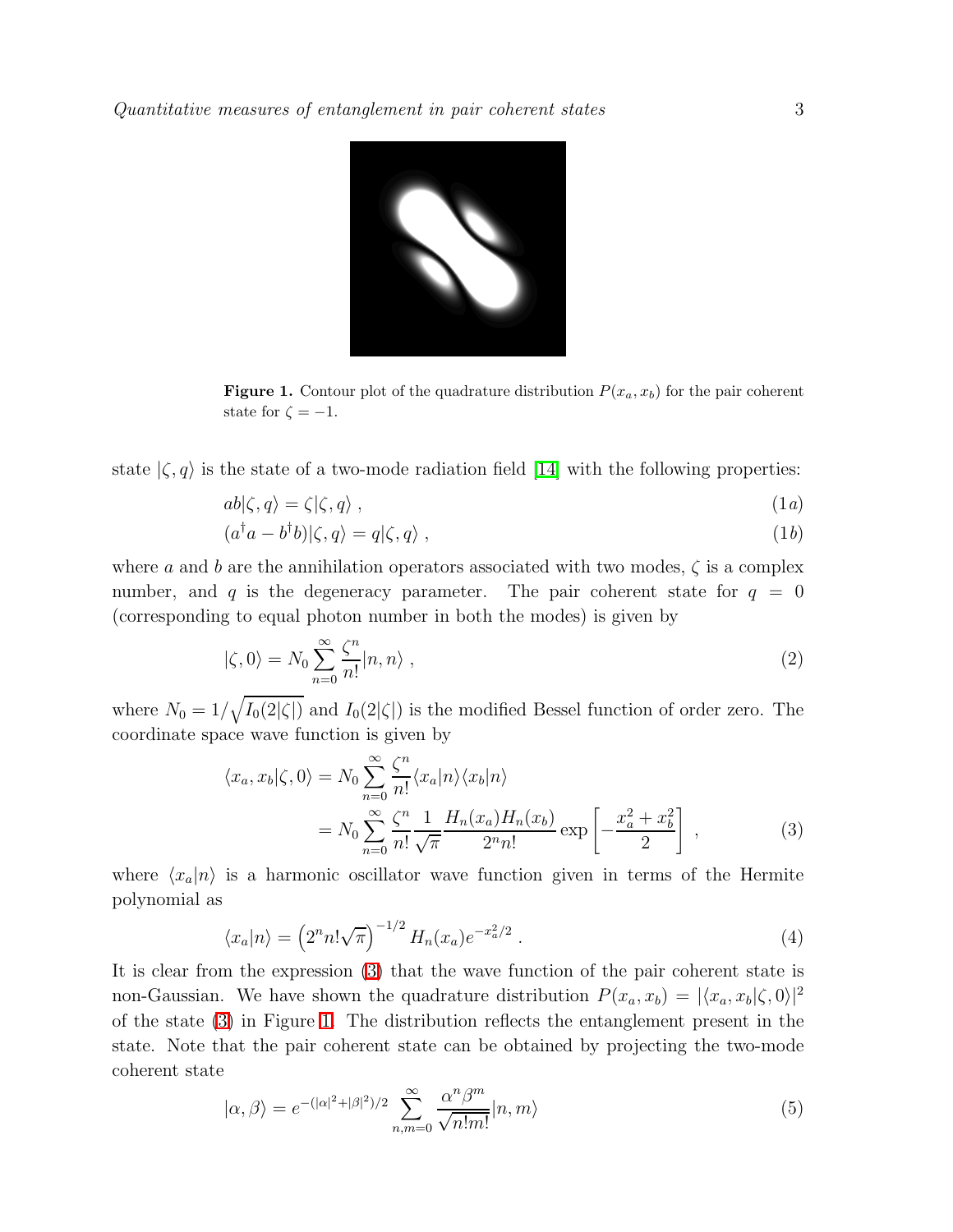<span id="page-3-1"></span>onto a space with a fixed difference of the number photons in two modes. The well known squeezed vacuum state with Gaussian wave function is given by

$$
|\zeta\rangle_{\rm TP} = \sqrt{1 - |\zeta|^2} \sum_{n=0}^{\infty} \zeta^n |n, n\rangle . \tag{6}
$$

Note that the expansion coefficients are different in [\(2\)](#page-2-2) where the coefficients decrease quickly with increase in n!.

# 3. Inseparability of the Pair Coherent State

In this section we quantitatively study the entanglement in pair coherent state. Note that the state [\(2\)](#page-2-2) has an obvious form of Schmidt decomposition. This reflects the fact that this state is an entangled state. In the next subsections, we examine the other criteria to give an estimate of its entanglement.

## 3.1. Peres-Horodecki inseparability criteria

The Peres-Horodecki inseparability criterion [\[15\]](#page-10-5) is known to be necessary and sufficient for the  $(2 \times 2)$  and  $(2 \times 3)$  dimensional states, but to be only sufficient for any higher dimensional states. This criterion states that if the partial transpose of a bipartite density matrix has at least one negative eigenvalue, then the state becomes inseparable. The density matrix  $\rho$  corresponding to the state  $(\zeta, 0)$  (which is a infinite dimensional state) can be written as

$$
\rho = \left(\sum_{n=0}^{\infty} C_{nn}|n,n\rangle\right) \left(\sum_{m=0}^{\infty} C_{mm}^* \langle m,m|\right) ,\qquad (7)
$$

<span id="page-3-0"></span>where  $C_{mm} = N_0 \frac{\zeta^m}{m!}$  $\frac{\zeta^{m}}{m!}$ . Hence the partial transpose of  $\rho$  is given by

$$
\rho_{\rm PT} = \sum_{n,m=0}^{\infty} C_{nn} C_{mm}^* |n,m\rangle \langle m,n| \ . \tag{8}
$$

One can now calculate the eigenvalues and eigenfunctions of the matrix  $\rho_{\text{PT}}$  as follows: Let us start with the following set of two Hermitian conjugate terms for  $n \neq m$  in the above equation

$$
C_{nn}C_{mm}^*[n,m\rangle\langle m,n|+C_{mm}C_{nn}^*[m,n\rangle\langle n,m|]. \qquad (9)
$$

<span id="page-3-2"></span>Diagonalizing the above block of the matrix  $\rho_{PT}$  we find the following eigenvalues:

$$
\lambda_{nn} = \frac{1}{I_0(2|\zeta|)} \frac{|\zeta|^{2n}}{(n!)^2}, \quad \forall n
$$
\n
$$
\lambda_{nm}^{\pm} = \pm \frac{1}{I_0(2|\zeta|)} \frac{|\zeta|^{n+m}}{n!m!}, \quad \forall n \neq m.
$$
\n(10)

and the corresponding eigenfunctions  $|n, n\rangle$  and  $(|n,m\rangle \pm e^{-i\theta}|m,n\rangle)/\sqrt{2}$ , where  $\theta$ is the relative phase of the amplitudes  $C_{nn}$  and  $C_{mm}$  and is defined by  $e^{i\theta}$  =  $C_{nn}C_{mm}^*/|C_{nn}||C_{mm}|$ . Clearly the matrix  $\rho_{\rm PT}$  has several negative eigenvalues. Hence according to the Peres-Horodecki criterion, the pair coherent state is an inseparable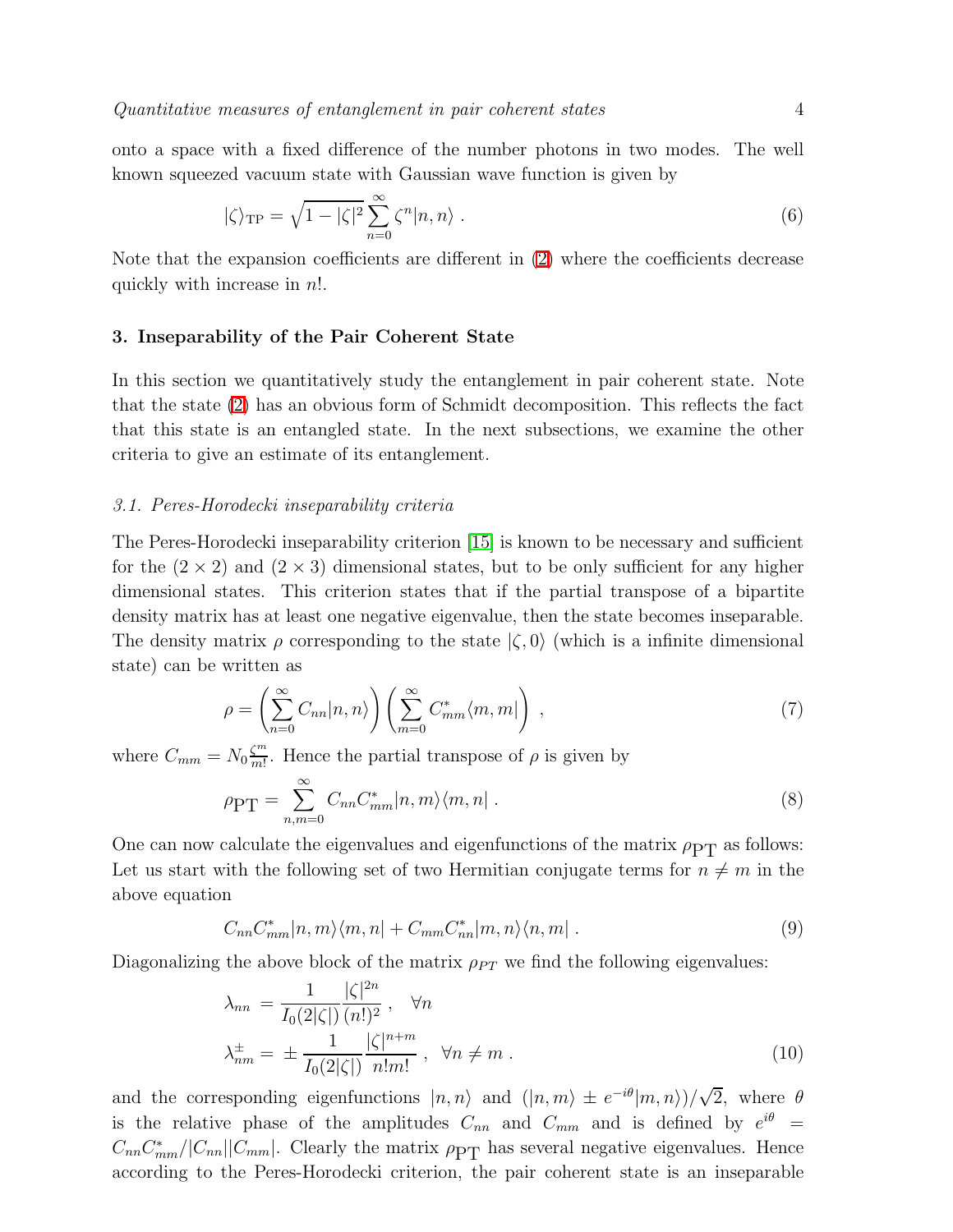

<span id="page-4-1"></span>Figure 2. Variation of the correlation entropy of the pair coherent state (solid line) and the squeezed state (dashed line) with  $|\zeta|$ . For large values of  $|\zeta|$  the correlation entropy varies linearly with  $|\zeta|$ .

state§. Note that if the phase of the parameter  $\zeta$  is random, then the state becomes separable, as then terms corresponding to different values of  $n$  and  $m$  drop out of the double summation in [\(8\)](#page-3-0).

## 3.2. Correlation entropy

<span id="page-4-0"></span>Correlation entropy of a bipartite system consisting of subsystems  $a$  and  $b$  is given by [\[16\]](#page-10-6)

$$
I_{\text{corr}} = S_a + S_b - S_{ab} \,,\tag{11}
$$

where  $S_k$  is the von Neumann entropy of the system k. If a and b are uncorrelated (separable), then  $I_{\text{corr}}$  vanishes. Now for any bipartite pure state,  $S_{ab}$  is zero. We have calculated  $S_{a,b}$  for the pair coherent state as

$$
S_a = S_b = -\sum_{n=0}^{\infty} \frac{|\zeta|^{2n}}{I_0(2|\zeta|)n!^2} \log_2\left(\frac{|\zeta|^{2n}}{I_0(2|\zeta|)n!^2}\right) \,. \tag{12}
$$

We plot the correlation entropy [\(11\)](#page-4-0) for the pair coherent state with  $|\zeta|$  in Figure [2.](#page-4-1) The correlation entropy for the pair coherent state remains non-zero for all values of  $|\zeta|$ which signifies that the state is inseparable (entangled) for all  $|\zeta|$ . For smaller values of  $|\zeta|$ , the entropy increases slowly; but at larger values of  $|\zeta|$ , it saturates. Note that the squeezed vacuum state [\(6\)](#page-3-1) is a very special kind of Gaussian non-classical state, entanglement properties of which have been much studied in literature [\[3\]](#page-9-2). For a better understanding of the inseparability of the pair coherent state, we have compared the correlation entropies of the pair coherent state and of the squeezed vacuum state in Figure [2.](#page-4-1) Clearly the correlation entropy of the squeezed vacuum state grows much

§ The eigenvalues of the partial transpose of the density matrix for the squeezed vacuum state are also given by  $(10)$  with n! and m! replaced by unity.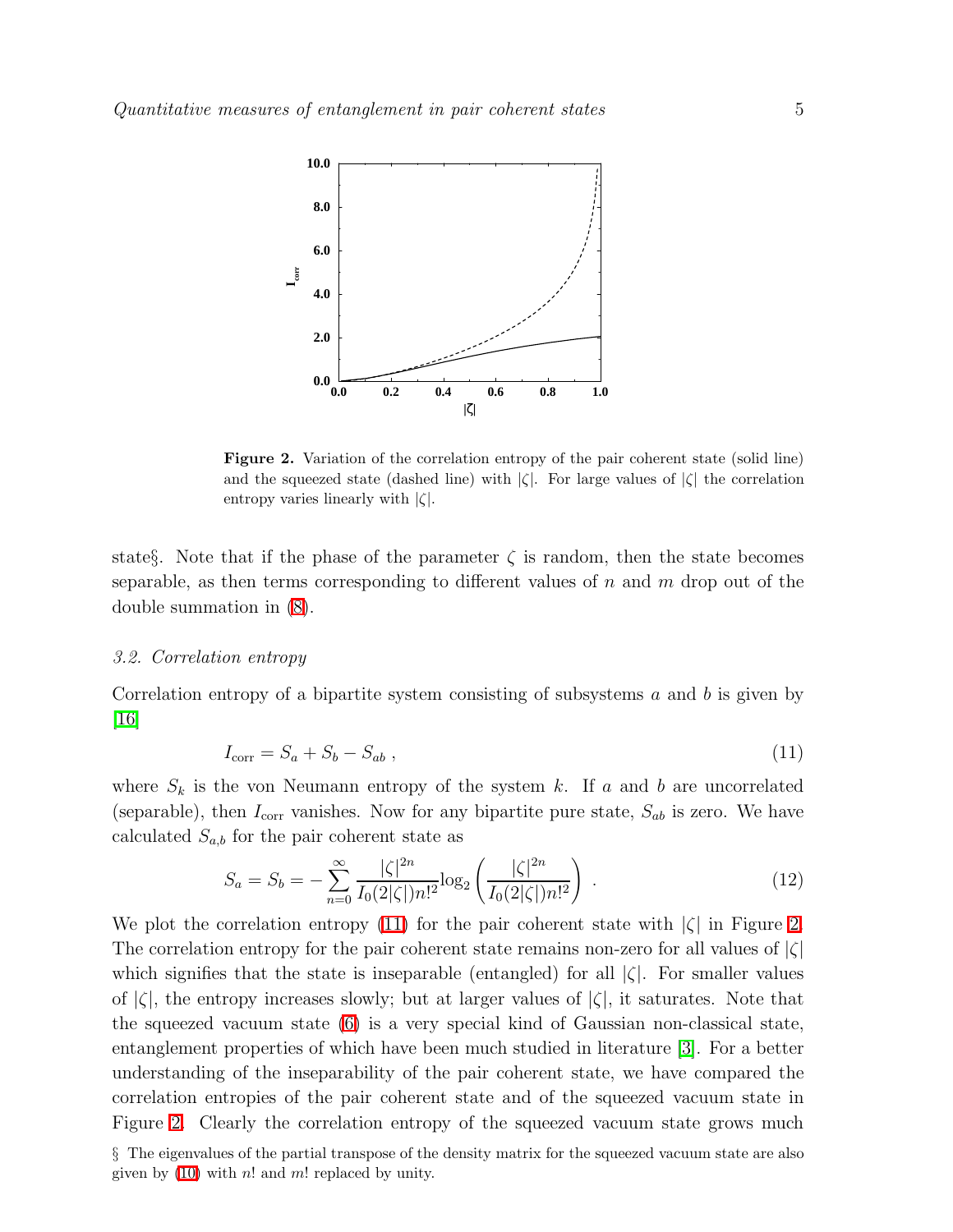

<span id="page-5-0"></span>**Figure 3.** Variation of the linear entropy  $I_{lin}$  for pair coherent state (solid line) and squeezed vacuum state (dashed line) with  $|\zeta|$ .

faster than that of the pair coherent state. This is because, as  $|\zeta|$  approaches to unity, the squeezed vacuum state becomes much more incoherent than the pair coherent state. At  $|\zeta| = 1$  the squeezed vacuum state becomes completely random, as all the possible states of the either mode then become equally probable. It is well-known that the correlation entropy of a system with all basis states equally probable is  $2 \log_2 N$ , where N is the number of possible basis states of the system. For squeezed vacuum state, as  $N \to \infty$ , the correlation entropy diverges for  $|\zeta| = 1$ . On the other hand, in case of pair coherent state, the picture is different at  $|\zeta| = 1$ . In this case the states with lower occupation number become more probable than the states with higher occupation number. Thus the correlation entropy for the pair coherent state remains less than that of the squeezed vacuum state for  $|\zeta|$  approaching unity, suggesting that the pair coherent state remains much more coherent than the squeezed vacuum.

#### 3.3. Linear entropy

We further calculate the linear entropy of the pair coherent state, which is given by  $I_{\text{lin}} = 1 - \text{Tr}(\rho_k^2)$ , where  $\rho_k$  is the reduced density matrix of the subsystem k. For a pure state density matrix  $\rho$ ,  $I_{lin}$  vanishes as  $\text{Tr}(\rho^2) = 1$ . But for an entangled state,  $\rho_k$ does not have the form of a pure state density matrix. Thus, any non-zero  $I_{lin}$  provides signature of entanglement present in the state. Note further that the linear entropy is closely related to the entanglement measure in terms of Schmidt number [\[17\]](#page-10-7). For a pair coherent state, the linear entropy is given by

$$
I_{\rm lin} = 1 - \frac{1}{I_0(2|\zeta|)^2} \sum_{n=0}^{\infty} \frac{|\zeta|^{4n}}{n!^4} \,. \tag{13}
$$

We show the variation of the quantity  $I_{lin}$  with  $|\zeta|$  in Figure [3.](#page-5-0) Clearly for any nonzero  $|\zeta|$ ,  $I_{lin}$  becomes non-zero and positive implying entanglement in the pair coherent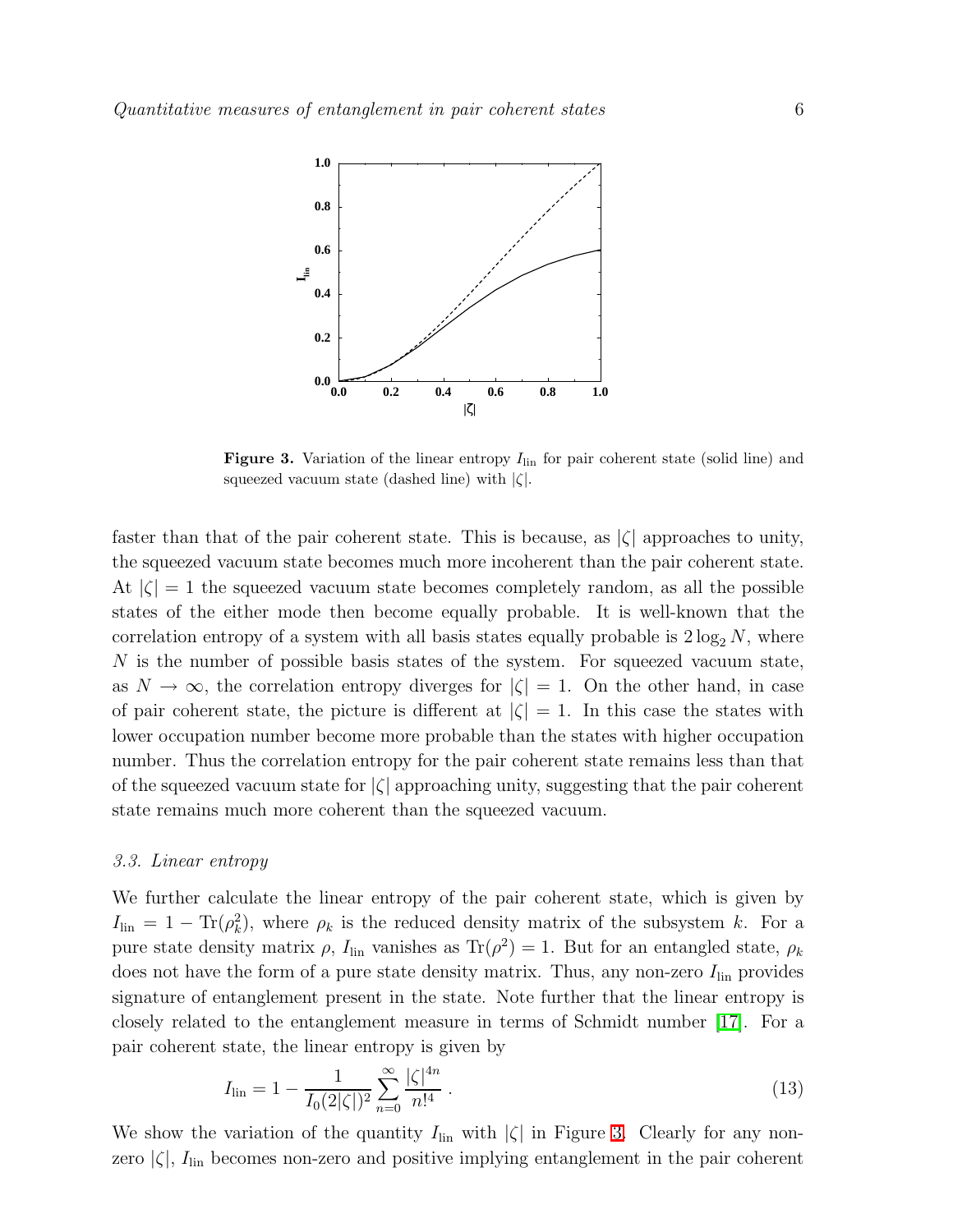

<span id="page-6-0"></span>Figure 4. Variation of product of the variances of the joint position and momentum of two subsystems in a pair coherent state (solid line) and in a two-mode squeezed vacuum state (dashed line) with the squeezing parameter  $|\zeta|$ , for  $\phi = \pi$  and  $m = 1$ . The product remains less than unity for all non-zero  $|\zeta|$ .



<span id="page-6-1"></span>**Figure 5.** Variation of total variance in the EPR-like variables u and v with  $|\zeta|$  for pair coherent state (solid line) and squeezed vacuum state (dashed line) for  $m = 1$ . We have chosen  $\phi = \pi$ .

state. For  $|\zeta| \sim 0.4$ ,  $I_{\text{lin}} \sim 0.25$ , i.e.,  $\text{Tr}(\rho_k^2)$  is close to unity. This implies that the state represented by  $\rho_k$  is more like a pure state than a mixed state. On the other hand, for  $|\zeta| = 1$ ,  $I_{lin} \sim 0.6$ , which means that  $\rho_k$  represents more like a mixed state than a pure state. Thus the state [\(2\)](#page-2-2) is more entangled. Further we have plotted the linear entropy of the squeezed vacuum state [\(6\)](#page-3-1) in Figure [3.](#page-5-0) Clearly for small  $|\zeta|$  the linear entropy of both the states show similar behavior. But at larger values of  $|\zeta|$ , linear entropy of squeezed vacuum state is more than the pair coherent state, i.e., the degree of mixedness of the pair coherent state remains lower than the squeezed vacuum state for larger values of  $|\zeta|$ .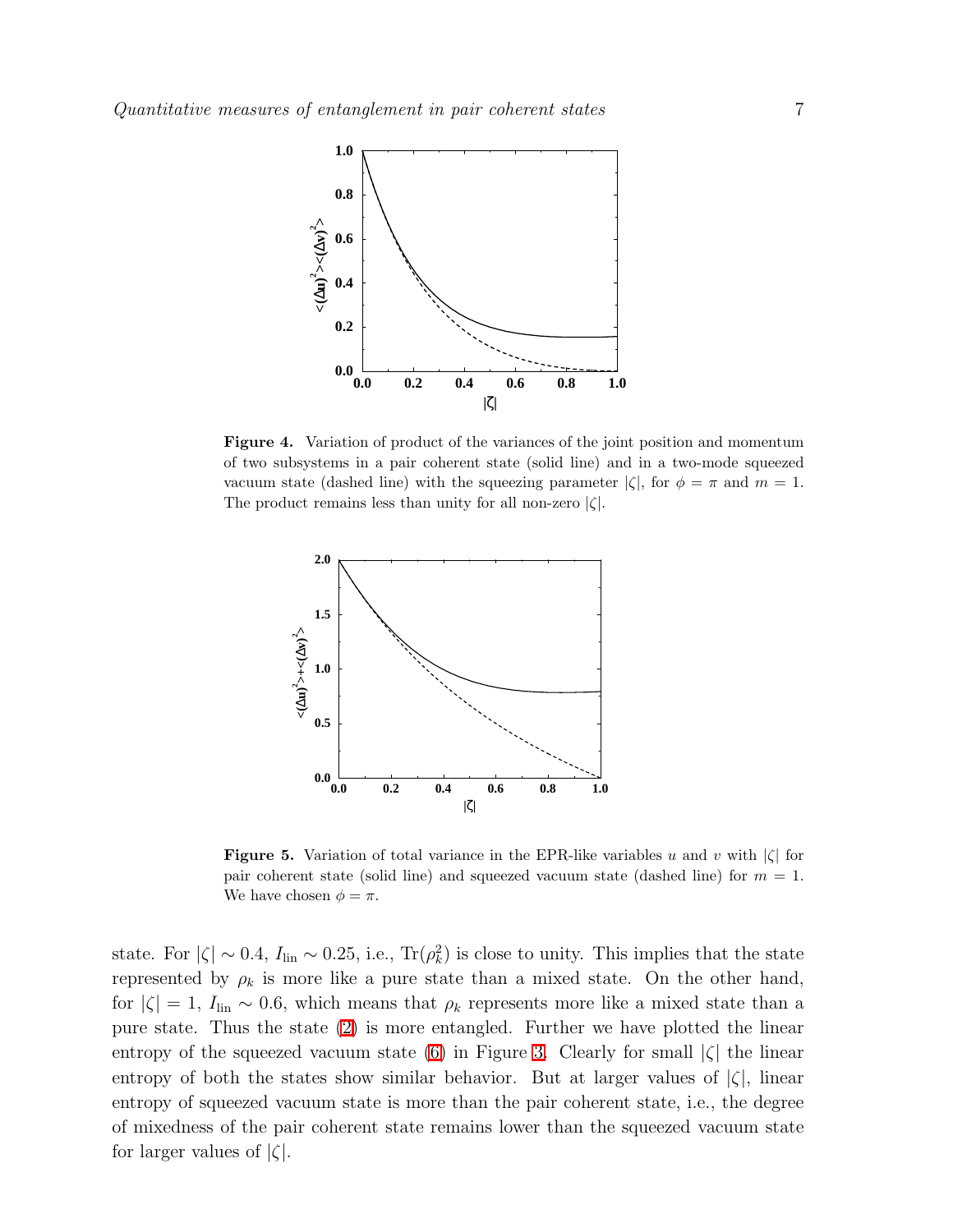# 3.4. Entanglement and non-classicality of the P function

So far we have investigated the entanglement in pair coherent state in terms of Peres-Horodecki inseparability criterion and various entropies. However all these criteria are not possible to verify in experiments. We will now the study the non-classicality of Pfunction for the pair-coherent state as P-function of a density matrix can be measured in experiments. For bipartite systems, the two-mode density matrix can be written in terms of the diagonal coherent state representation as

$$
\rho = \int \int d^2 \alpha d^2 \beta P(\alpha, \alpha^*; \beta, \beta^*) |\alpha, \beta\rangle \langle \alpha, \beta|.
$$
\n(14)

It is known that if the P-function has non-classical character, then the state is entangled. We examine the inseparability of the pair-coherent state from the point of view of the non-classicality of the P-function. The Glauber-Sudarshan P-distribution function gives a quasi-probability distribution in phase space, which can assume negative and singular values for non-classical fields. There is another distribution function called Q-function which is related to the P-function by

$$
Q(\alpha, \alpha^*; \beta, \beta^*) = \frac{1}{\pi^2} \langle \alpha, \beta | \rho | \alpha, \beta \rangle
$$
  
= 
$$
\frac{1}{\pi^2} \int P(\gamma, \gamma^*; \delta, \delta^*) e^{-|\gamma - \alpha|^2} e^{-|\delta - \beta|^2} d^2 \gamma d^2 \delta ,
$$
 (15)

which is always positive. Note that if the function  $P(\gamma; \delta)$  were like classical probability distribution, then  $Q(\alpha;\beta) > 0 \,\forall \alpha,\beta$ . However if Q is zero, then P must become at least negative (referring to nonclassicality of the state) in some parts. Hence the exact zeroes of the Q-function are also a signature for the non-classicality of the field. In order to see the non-classicality of the pair coherent state, we examine the structure of the Q function. The Q function for the pair coherent state can be calculated as

$$
Q(\alpha, \alpha^*; \beta, \beta^*) = \frac{1}{\pi^2 I_0(2|\zeta|)} e^{-(|\alpha|^2 + |\beta|^2)} |I_0(2\sqrt{\zeta \alpha^* \beta^*})|^2.
$$
 (16)

This function has zeroes only if  $\alpha$  and  $\beta$  are out of phase for real positive  $\zeta$ , and if  $2\sqrt{\zeta|\alpha||\beta|} = z_0$ , where  $z_0$  are the exact zeroes of the Bessel function  $J_0(z)$ . The smallest few values of  $z_0$  are 2.4048, 5.52, 8.6537, 11.7915, 14.9309 etc. Existence of these zeroes proves that the pair-coherent state is a non-classical state.

However it is worth mentioning that, the notion that, if the P-function of a state is not well-behaved, then the state in inseparable, is not always true. For example, for a two-mode separable Fock state  $|n, m\rangle$ , the P-function is not at all well-behaved. This motivates us to investigate some alternative inseparability criteria, which can be verified in experiments. We will show that existing inseparability inequalities are quite useful in detecting entanglement in non-Gaussian state like [\(2\)](#page-2-2) in experiments, albeit under certain condition.

# 3.5. Separability inequalities

Duan *et al.* [\[7\]](#page-9-6) and Simon [\[8\]](#page-9-7) independently have derived the separability criterion of a bipartite continuous-variable system in terms of the second-order correlations. This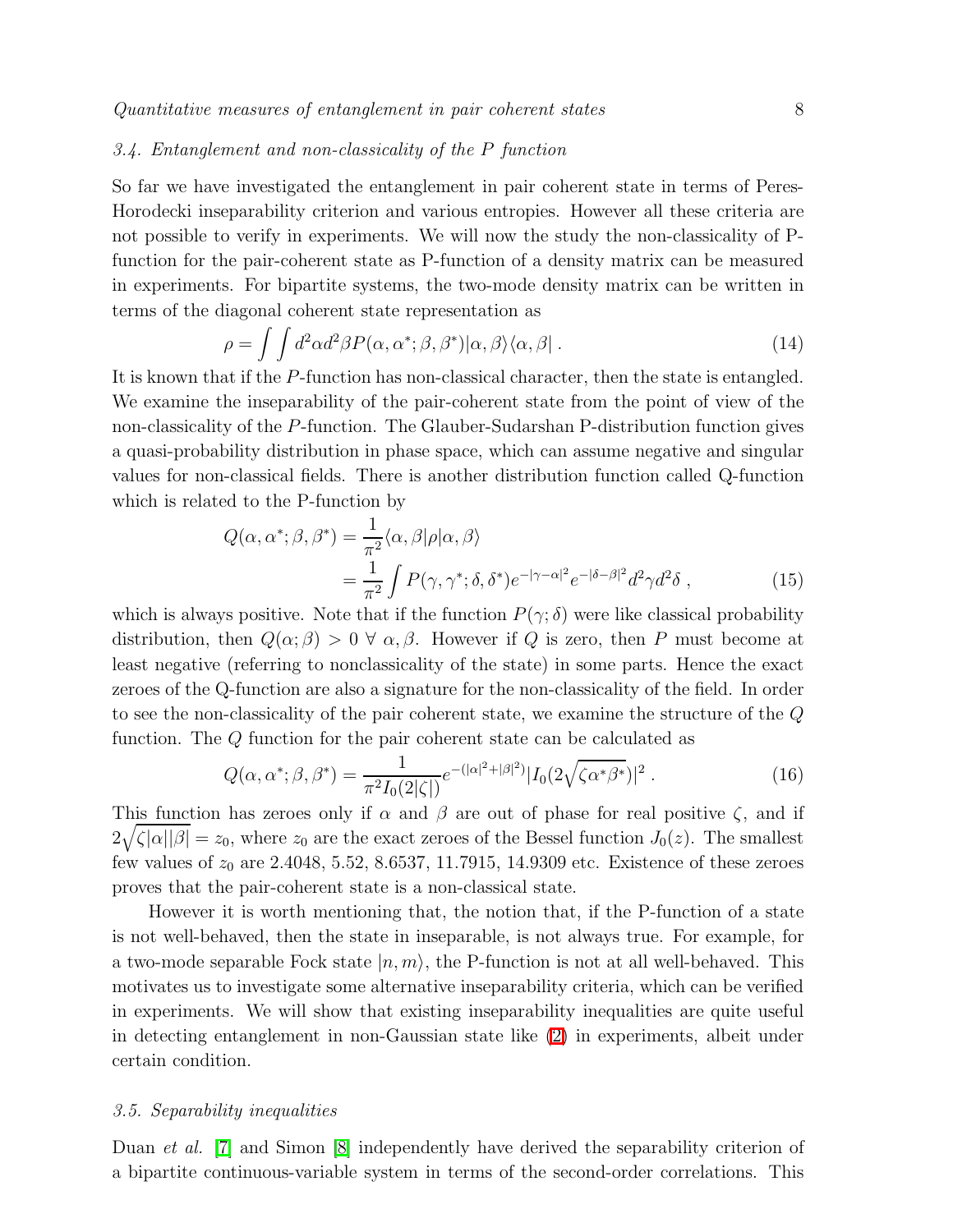<span id="page-8-0"></span>criterion states that if a state is separable, then the uncertainties in a pair of EPR-like operators  $u$  and  $v$  satisfy,

$$
M = \langle (\Delta u)^2 \rangle + \langle (\Delta v)^2 \rangle \ge m^2 + \frac{1}{m^2}, \qquad (17)
$$

where

$$
u = |m|x_a + \frac{1}{m}x_b , \qquad (18a)
$$

$$
v = |m|p_a - \frac{1}{m}p_b \,,\tag{18b}
$$

for any arbitrary nonzero real number m. Here  $x_k = (k + k^{\dagger})/\sqrt{2}$  and  $p_k = (k - k^{\dagger})/i\sqrt{2}$  $(k = a, b)$  are the position and momentum operators for the subsystem k satisfying the commutation relation  $[x_k, p_{k'}] = i\delta_{kk'}$ . Conversely, violation of this criterion provides a sufficient condition for inseparability of states, albeit with a lower bound

$$
\left| m^2 - \frac{1}{m^2} \right| \le M < m^2 + \frac{1}{m^2},\tag{19}
$$

<span id="page-8-2"></span>which for  $m = \pm 1$ , reads as

$$
0 \le M < 2 \tag{20}
$$

For a bipartite Gaussian state, the criterion [\(17\)](#page-8-0) is also sufficient for separability.

Equivalent necessary and sufficient condition for separability of Gaussian states have been derived by Englert and Wodkiewicz [\[18\]](#page-10-8) using density operator formalism. They have shown that the positivity of the partial transposition and P-representability of the separable Gaussian states are closely related. These criteria have been experimentally verified via the interaction of linearly polarized field with cold atoms [\[19\]](#page-10-9), in atomic ensembles [\[20\]](#page-10-10), and with squeezed light fields [\[21,](#page-10-11) [22\]](#page-10-12). Mancini et al. [\[9\]](#page-9-8) have shown that separability of a state leads to the following uncertainties in a pair of EPR-like variables

$$
M_x = \langle (\Delta u)^2 \rangle \langle (\Delta v)^2 \rangle \ge 1 , \quad m = 1 , \tag{21}
$$

<span id="page-8-1"></span>where  $u = x_a + x_b$  and  $v = p_a - p_b$ . Violation of this inequality provides a sufficient criterion of inseparability in Gaussian states.

We will now discuss the validity of the criterion [\(21\)](#page-8-1) in case of a pair coherent state which is a non-Gaussian state. We calculate the uncertainties  $\langle (\Delta u)^2 \rangle$  and  $\langle (\Delta v)^2 \rangle$  (for  $m = 1$ ) for the pair coherent state  $|\zeta, 0\rangle$ . We find the averages  $\langle x_a + x_b \rangle = 0$  and

$$
\langle (x_a + x_b)^2 \rangle = \langle \zeta | (1 + a^\dagger a + b^\dagger b + ab + a^\dagger b^\dagger) | \zeta \rangle
$$
  
= 1 + 2|\zeta| \frac{I\_1(2|\zeta|)}{I\_0(2|\zeta|)} + 2|\zeta| \cos \phi . (22)

Here  $I_1(2\zeta)$  is the modified Bessel function of order one and  $\zeta = |\zeta|e^{i\phi}$ . Thus  $\langle (\Delta u)^2 \rangle = \langle u^2 \rangle - \langle u \rangle^2 = \langle (x_a + x_b)^2 \rangle$ . In a similar way, one can calculate the variance  $\langle (\Delta v)^2 \rangle$  which is found to be equal to  $\langle (\Delta u)^2 \rangle$ . In Figure [4,](#page-6-0) we have shown the variation of product  $\langle (\Delta u)^2 \rangle \langle (\Delta v)^2 \rangle$  with  $|\zeta|$ . Clearly, the inequality [\(21\)](#page-8-1) is violated for all  $|\zeta|$ . We can thus infer that the pair coherent state is an inseparable state.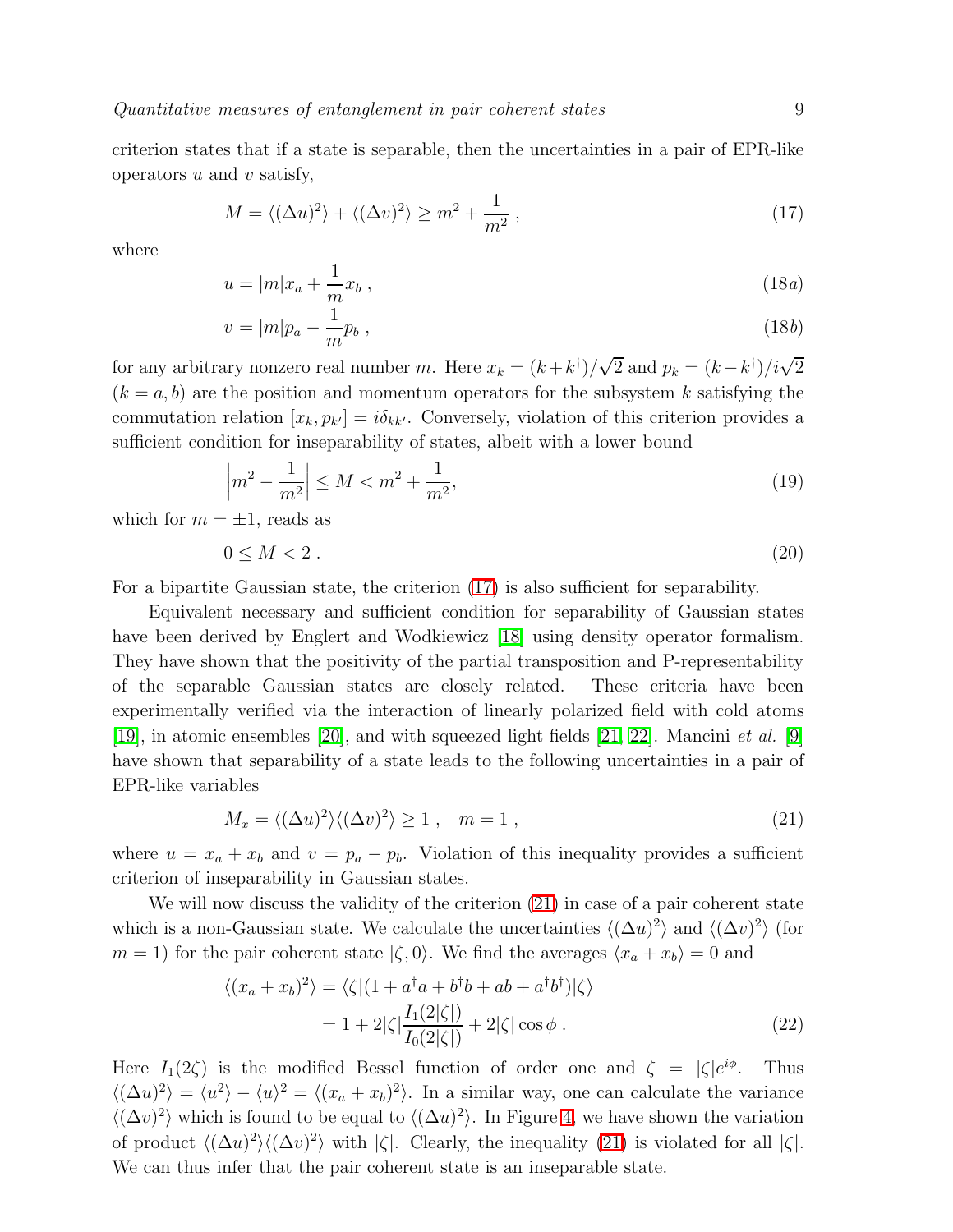Now we will discuss whether the criterion [Equation [\(19\)](#page-8-2)] is applicable for the pair coherent state. The total variance  $M = \langle (\Delta u)^2 \rangle + \langle (\Delta v)^2 \rangle$  can be calculated as

$$
M = \left(|m|^2 + \frac{1}{m^2}\right) + 2\left(|m|^2 + \frac{1}{m^2}\right)|\zeta|\frac{I_1(2|\zeta|)}{I_0(2|\zeta|)} + 4\frac{|m|}{m}|\zeta|\cos\phi\,. \tag{23}
$$

We show the variation of the above quantity with  $|\zeta|$  in Figure [5](#page-6-1) for  $\phi = \pi$ . The figure shows that total variance remains less than  $|m|^2 + \frac{1}{m^2}$  for all  $|\zeta|$ . Thus the inequality [\(19\)](#page-8-2) is satisfied for the pair coherent state under the condition

 $(\text{sign of } m)(\text{sign of } \cos \phi) < 0.$  (24)

Thus the criterion [\(19\)](#page-8-2) is sufficient for inseparability of the pair-coherent state only if the above condition is satisfied.

We have also compared the degree of violation of [\(21\)](#page-8-1) and [\(19\)](#page-8-2) of the pair-coherent state with that of the squeezed vacuum state  $(6)$  in Figure [4](#page-6-0) and Figure [5.](#page-6-1) It shows that the criteria [\(21\)](#page-8-1) and [\(19\)](#page-8-2) are violated more by the squeezed vacuum state for larger  $|\zeta|$ . Thus the degree of inseparability is more for the squeezed vacuum state at larger  $|\zeta|$ . This is due to the fact that the expansion coefficients in the pair coherent state [see Equation  $(2)$  decrease quickly with the increase of n!.

## 4. Conclusions

In conclusions, we have studied the inseparability of a special family of non-classical states, called the pair coherent states which are non-Gaussian in nature. We confirmed the inseparability of pair coherent states in the light of Peres-Horodecki criteria and various entropies. We then demonstrated that the existing inseparability criterion [\(19\)](#page-8-2) based on second order correlation, is applicable to these kind of non-Gaussian states only under certain constraints.

# <span id="page-9-2"></span><span id="page-9-1"></span><span id="page-9-0"></span>References

- [1] Einstein A, Podolsky B and Rosen N 1935 Phys. Rev. 47 777
- [2] Ou Z Y, Kimble H J and Peng K C 1992 Phys. Rev. Lett. 68 3663
- <span id="page-9-3"></span>[3] Howell J C, Bennink R S, Bentley S J and Boyd R W 2004 Phys. Rev. Lett. 92 210403
- <span id="page-9-4"></span>[4] Furusawa A, Sorensen J L, Braunstein S L, Fuchs C A, Kimble H J and Polzik E S 1998 Science 282 706
- <span id="page-9-5"></span>[5] Kim M S, Lee J and Munro W J 2002 Phys. Rev. A 66 030301
- [6] For properties of Gaussian Wigner functions, see Agarwal G S 1971 Phys. Rev. A 3 828 Agarwal G S 1987 J. Mod. Opt. 34 909 Agarwal G S and Adam G 1988 Phys. Rev. A 38 750 Agarwal G S and Adam G 1989 Phys. Rev. A 39 6259
- <span id="page-9-7"></span><span id="page-9-6"></span>[7] Duan L-M, Giedke G, Cirac J I and Zoller P 2000 Phys. Rev. Lett. 84 2722.
- <span id="page-9-8"></span>[8] Simon R 2000 Phys. Rev. Lett. 84 2726
- [9] Mancini S, Giovannetti V, Vitali D and Tombesi P 2002 Phys. Rev. Lett. 88 120401